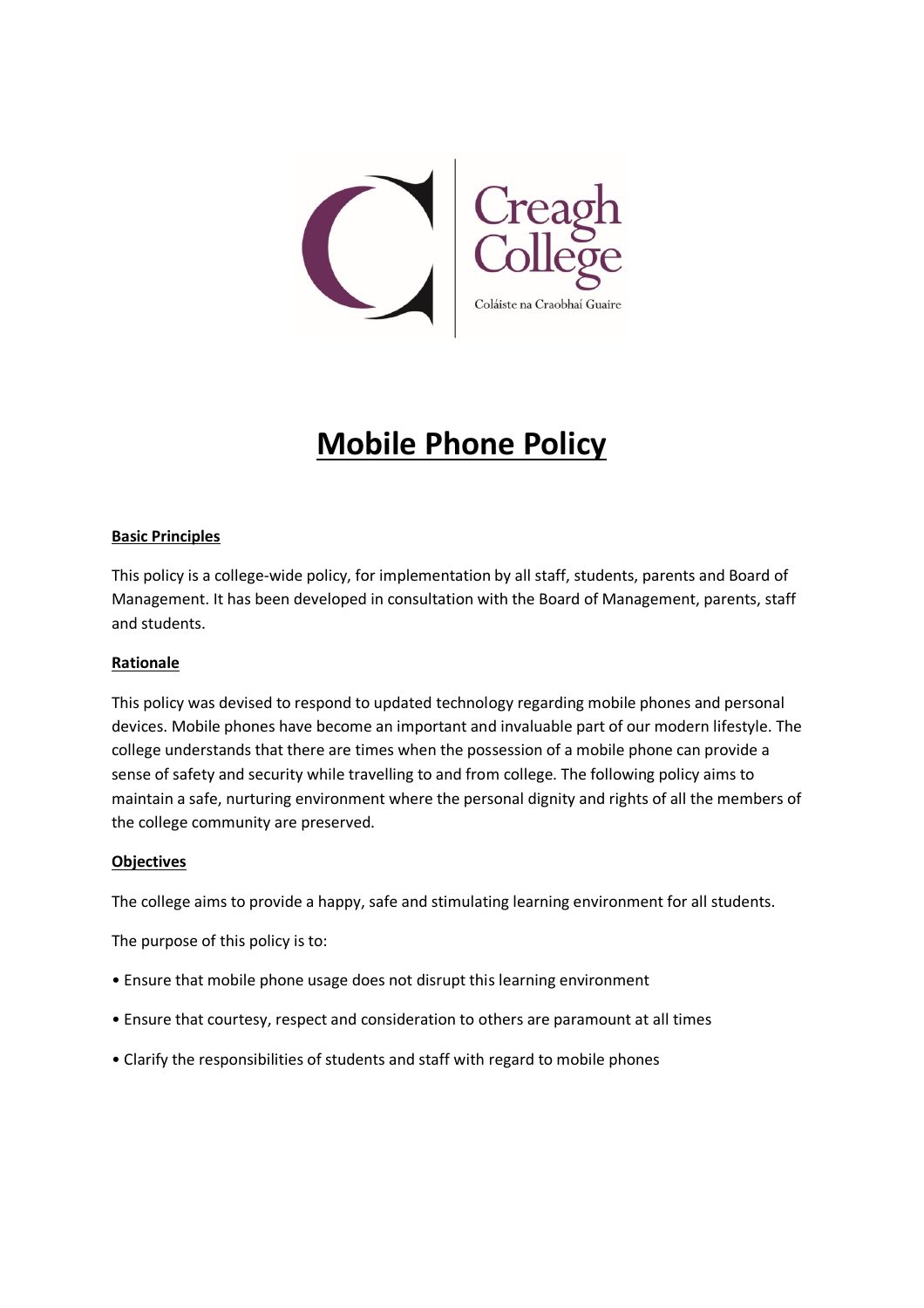# **Students may take mobile phones to college provided they observe the following conditions:**

a) The college can accept no responsibility for mobile phones. Mobile phones are brought to college entirely at the owner's risk. The college accepts no responsibility for lost, stolen or damaged mobile phones.

b) In order for students to be fully focussed on their school work their phone must be switched off and kept in their possession during the college day. Mobile phone use is not permitted during or between classes. All contact between home and school (during the school day) must go through the main school office.

c) A student, who wishes to go home for any reason during the school day, must arrange to do so through their Year Head and the Secretary and not independently by mobile phone. This ensures that correct procedures for leaving college before the ending of classes for that day are observed. Responsibility cannot be taken by the college authorities for students who arrange independently to go home without following proper procedure. Any such arrangement is a breach of the Code of Positive Behaviour. Parents/Guardians may arrange to contact students through the office (053) 9484035. Parents/Guardians are required to co-operate and support this policy by not contacting students by mobile phone or other means during the college day.

d) No photographs or recording either video or audio can be made on the mobile phone while on the college premises without the college's permission. Using a mobile phone in such a way can seriously infringe on people's privacy and rights.

e) The college reserves the right to view the contents of the phone, in the presence of the student, to ensure it contains no images or information which could compromise a member of the college community. Any such information or images will be deleted if requested to do so.

# **Sanctions**

If a student is found to be using a mobile phone on the school premises then;

- The phone and sim card may be confiscated and placed in the Principal's office for 5 school days.
- The phone will be returned to the student at the end of five school days. When a phone is confiscated it will not be returned under any circumstances until the term of the confiscation has elapsed.
- Failure to immediately hand up the phone and/or sim card to the subject teacher will result in a more severe sanction (confiscated for 10 school days) and will be dealt with under our Code of Positive Behaviour.
- Using a mobile phone or personal device (on the Creagh College campus) for the unauthorised recording of images or sounds is in direct breach of Creagh College's Acceptable Usage Policy and /or Anti-Bullying Policy. Using phones in such a way can seriously infringe on people's rights and appropriate sanctions will be imposed (Following an investigation students may be externally suspended or expelled).

Incidents where students use a mobile phone to bully others by sending offensive messages or calls will be investigated under Creagh College's Anti-Bullying policy. It should be noted that it is a